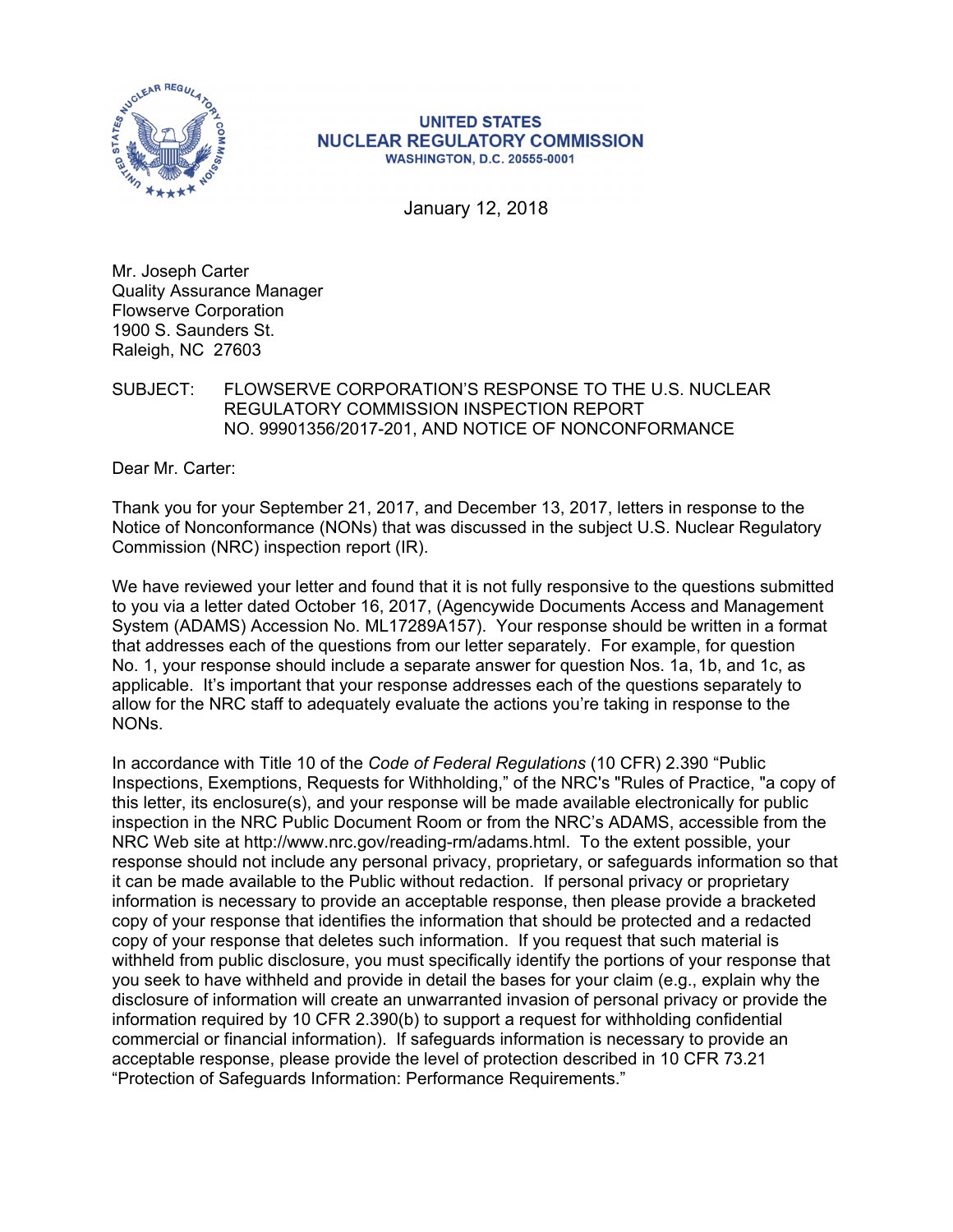Please contact Mr. Yamir Diaz-Castillo at 301-415-2228, or via electronic mail at Yamir.Diaz-Castillo@nrc.gov, if you have any questions or need assistance regarding this matter.

Sincerely,

## */RA/*

John P. Burke, Chief Quality Assurance Vendor Inspection Branch-2 Division of Construction Inspection and Operational Programs Office of New Reactors

Docket No.: 99901356